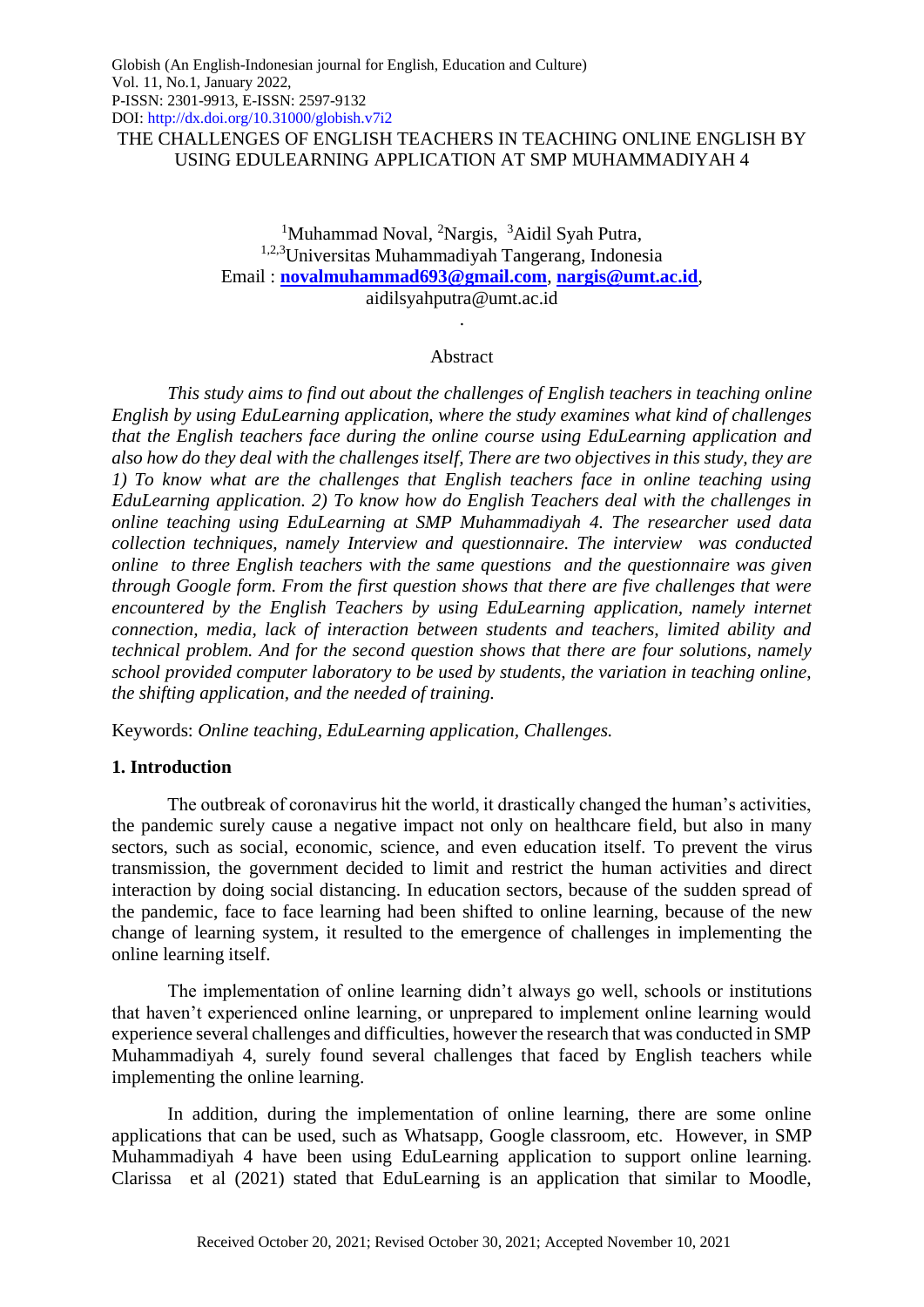EduLearning is an application system in online or website-based learning. It can be used by schools and universities to support online learning activities, especially in the Covid-19 pandemic situation which demands distance education.

However, this application was developed in 2020 since the outbreak started, the app is kind of new, so that there are some deficiencies on that, which resulted to the challenge itself, challenge is the condition which makes someone feels harder to make progress or to pursue goals. (Marzuki, H. et.al 2021). Therefore, with the new kind of challenges in online learning, surely make the school as well as educators must to think hard what are the solution for the challenges they face during the process of online teaching and learning, especially using EduLearning application.

Furthermore, the researcher conducts this study in order to identify and find out the English Teachers' challenges in teaching online English by using EduLearning Application at SMP Muhammadiyah 4 and also how do the teachers deal and overcome with the challenges. In this study, the research subjects are all the English teachers of SMP Muhammadiyah 4.

The researcher found that some English teachers still had difficulty to overcome the challenges and create the interactive way to teach the students using EduLearning application and any other online learning application, due to some aspects from both teachers and students, and different background of students.

Hence, with the new challenges and obstacles that the teachers have never had it or experienced it before, the challenges could be varied in certain aspects, therefore the teachers need to think twice to teach or what kind of method that they are going to use for the new teaching style process, the teachers also need to know even though they are going to teach online, they also should create the effective and interactive way of teaching by not forgetting the purposes and goals in teaching and learning process,

Judging from the case above, the aim of the study is reveal some facts that can answer the following research questions: (1). What are the challenges that English teachers face in teaching Online English using EduLearning application? (2). How do the teachers deal with the challenges?

#### 2. **Literature review**

#### **Online Teaching**

Usman (2016) argued that the teaching and learning process is a process that contains a series of actions by the teacher and students in a reciprocal relationship that takes place in an educational situation to achieve certain goals. and also teaching is the interaction or reciprocal relationship between the teacher and students is the main requirement for the learning and teaching process to take place.

According to Sadiku, et.al (2018, p. 73) stated that Online learning has been referred to as a form of distance education and as web-based learning, e-learning, and digital learning. It used internet and web-based materials and activities.

In addition Ally, (2008) recited by Atmojo and Nugroho (2020, p. 53) stated that Online learning is also perceived as the utilization of internet in accessing materials, having interaction with contents, teachers, and other students and gaining assistance in learning process to gain knowledge, make meaning, and progress through learning experience.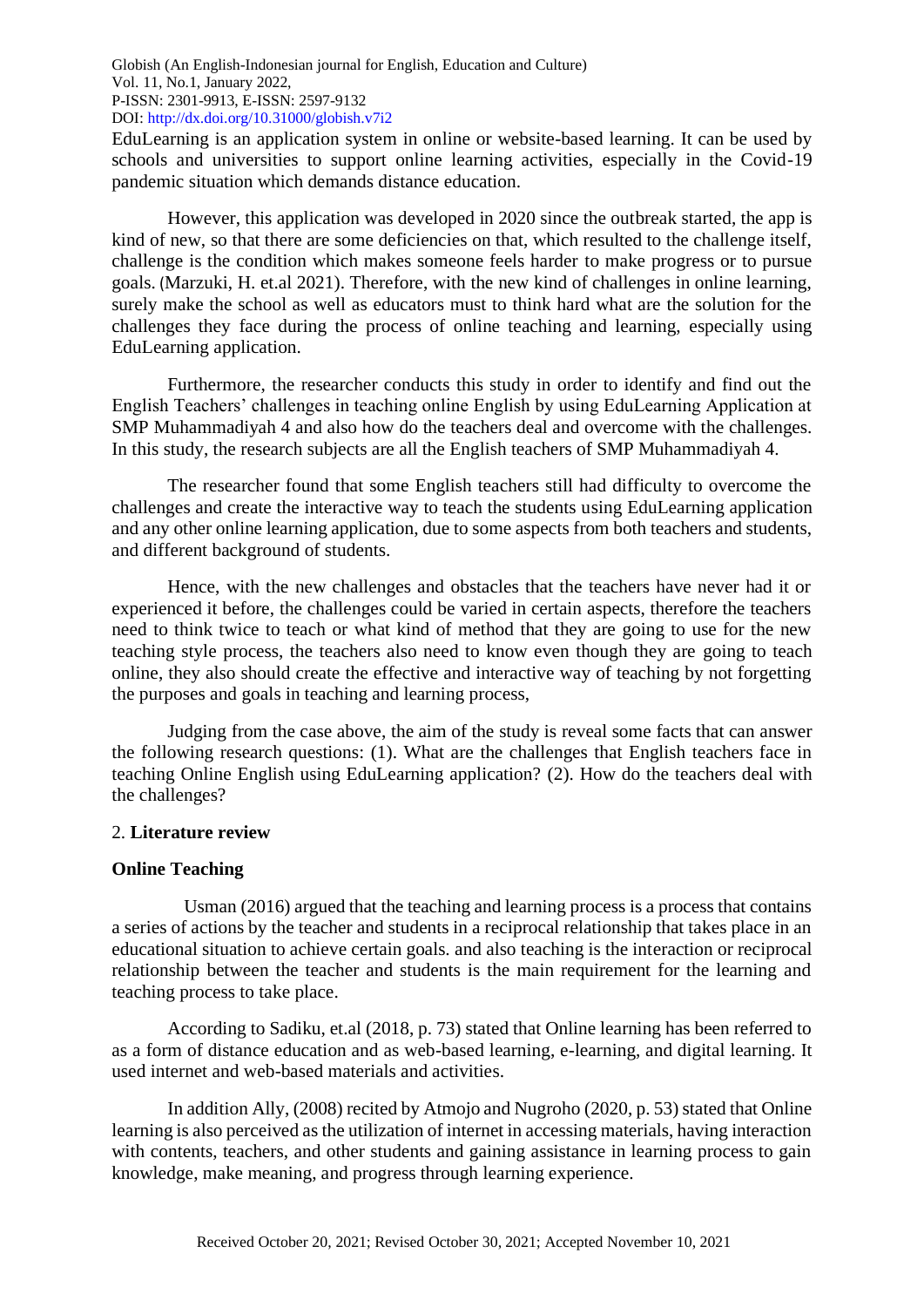Moreover, Boettcher and Conrad (2016, p. 8) stated that there are several differences between online courses and traditional or face-to-face course. There are:

1) The faculty role shifts to more coaching, guiding, and mentoring.

In the side of the teacher or instructor, they shift the method of teaching into more guiding and mentoring, they will less preparing fifty minutes lectures, the teacher will prepare short concept and introductions and challenging, discussion that focused on concept, monitor discussions, manage student interactions, and will support their creative work. With the shifting of teachers role, it can boost the students to follow their own lines of thinking by talking to peers and immersing themselves in resources and material, instead of listening to the delivery of content from an instructor or teacher for long periods.

2) Learners are more active and direct more of their own learning experiences.

The online course is intentionally designed to emphasize on student choice and personal learning decisions, so that learner's activity are often likely to be found in online teaching and learning process, the learner must do more thinking, doing, writing, sharing and reflecting, collaborating and peer-reviewing as part of community of learners.

3) Content resources are flexible and virtually infinite

The main differences for online teaching and learning process tend to be that the students in online likely can use a variety and content resources. The material or content resources are easily accessed on smartphones, and other devices, it means that the learners have many options to explore the content and material flexibly.

From the statements above, we know that online teaching and learning has certain differences comparing to face-to-face or traditional teaching and learning, the design of material and its implementation in online courses are very different rather than in offline courses, and the teachers need to be a good facilitator and also a guide as well as a mentor to their students, the content and the material sources in online teaching and learning is easily to access and more flexible.

# **The Challenges of English Teachers**

There are definitely several and kinds of challenges that can be found in this new teaching and learning system that the teachers never done and had before, according to Assareh & Bidokht (2011) classified that the challenges in online teaching and learning into four, namely "students, teachers, curriculum, and school."

Moreover, Ghavifekr, et.al (2016, p. 41) classified the challenges in implementing online teaching and learning process using ICT tools (software), namely:

- 1. Limited accessibility and network connection
	- For instance, one of a number of factors such as poor resource organization, poor quality hardware, inappropriate software, or lack of personal access for teachers and also that having no access to the Internet during the school day and lack of hardware were hampering technology integration in online teaching and learning process. School with limited technical support
- 2. Technical problems were considered to be a major barrier and challenges for teachers. The technical barriers are including, waiting for websites to open, failing to connect to the Internet, printers not printing, malfunctioning computers, and teachers having to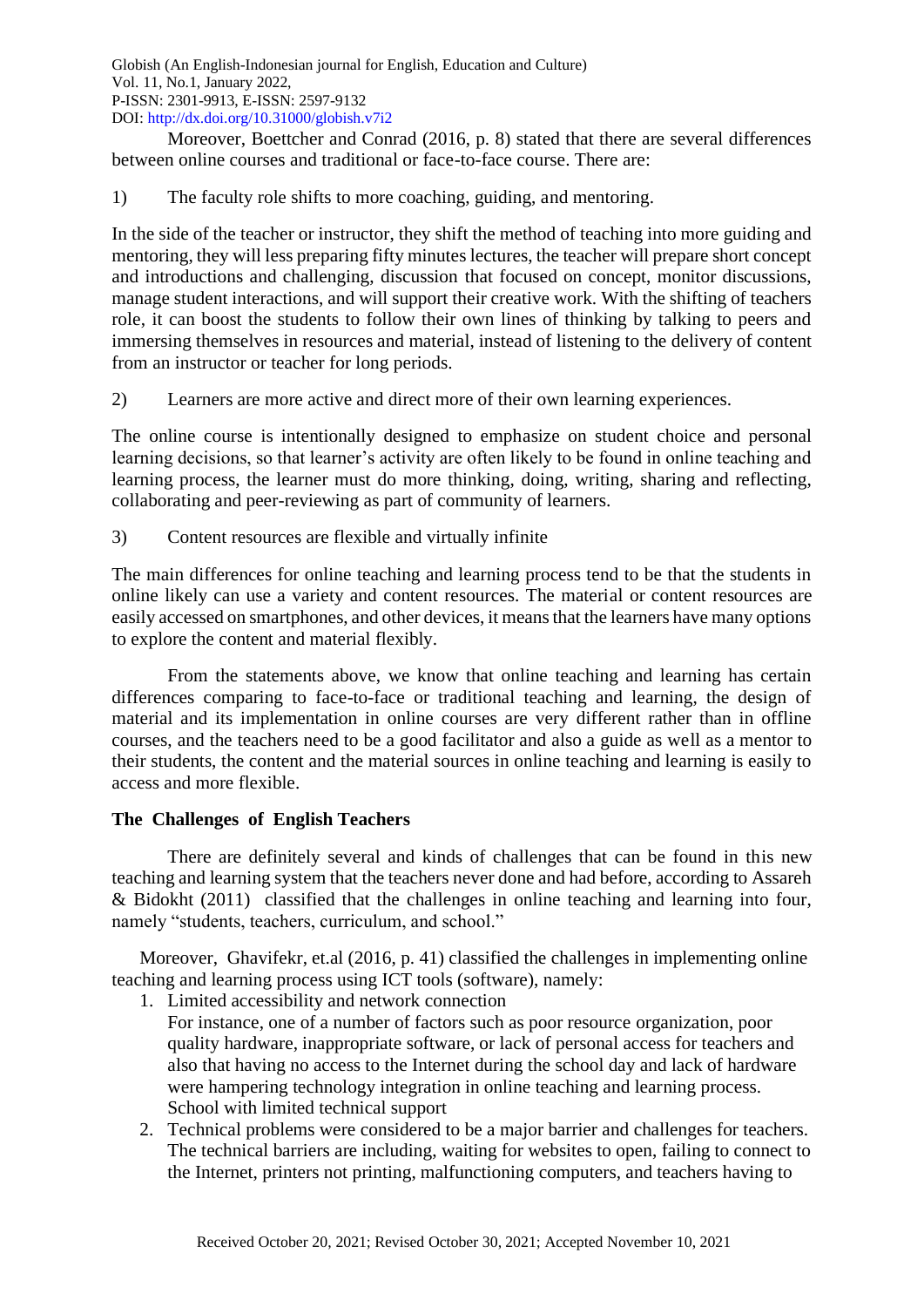work on old computers. "Technical barriers impeded the smooth delivery of the lesson or the natural flow of the classroom activity. And also in implementing online teaching and learning using ICT tools (software) requires a technician and if one is unavailable the lack of technical support can be an obstacle.

3. Lack of effective training

Lack of training is often referred to the challenge in implementing online teaching and learning process, the issue of training is definitely complex since it is important to consider several aspects to ensure training effectiveness. These were time for training, pedagogical training, skills training, and an ICT use in initial teacher training.

4. Limited time

The most common challenge for teachers was the lack of time which they had to plan technology lessons, explore the different Internet sites, or look at various aspects of educational software.

5. Lack of teachers' competency

Another challenge related to teacher confidence is teacher competence in integrating ICT into pedagogical practice. Many teachers lack the knowledge and skills to use computers and are not enthusiastic about the changes and additional learning integration associated with bringing computers into their teaching practice.

In conclusion, it can be known that the kind of challenges in online teaching can be classified into: 1. Limited accessibility and Internet connection, 2.Technical problem 3.Lack of Training. 4.Limited of time, and 5.Lack of teachers' competency.

| N <sub>O</sub> | Indicator                     | Sub Indicator                   |
|----------------|-------------------------------|---------------------------------|
|                |                               | Internet Connection and limited |
|                |                               | accessibility                   |
|                | Challenges in Online Teaching | <b>Technical Problem</b>        |
|                |                               | Lack of Training                |
|                |                               | Limited of Time                 |
|                |                               | Lack of Teachers' Competency    |

Table 1 The challenges in Online teaching Indicator

# **EduLearnig**

Based on EduLearning, (2020) recited by Clarrisa & Wulandari (2021, p. 55) said that EduLearning has several advantages compared to other similar applications, namely: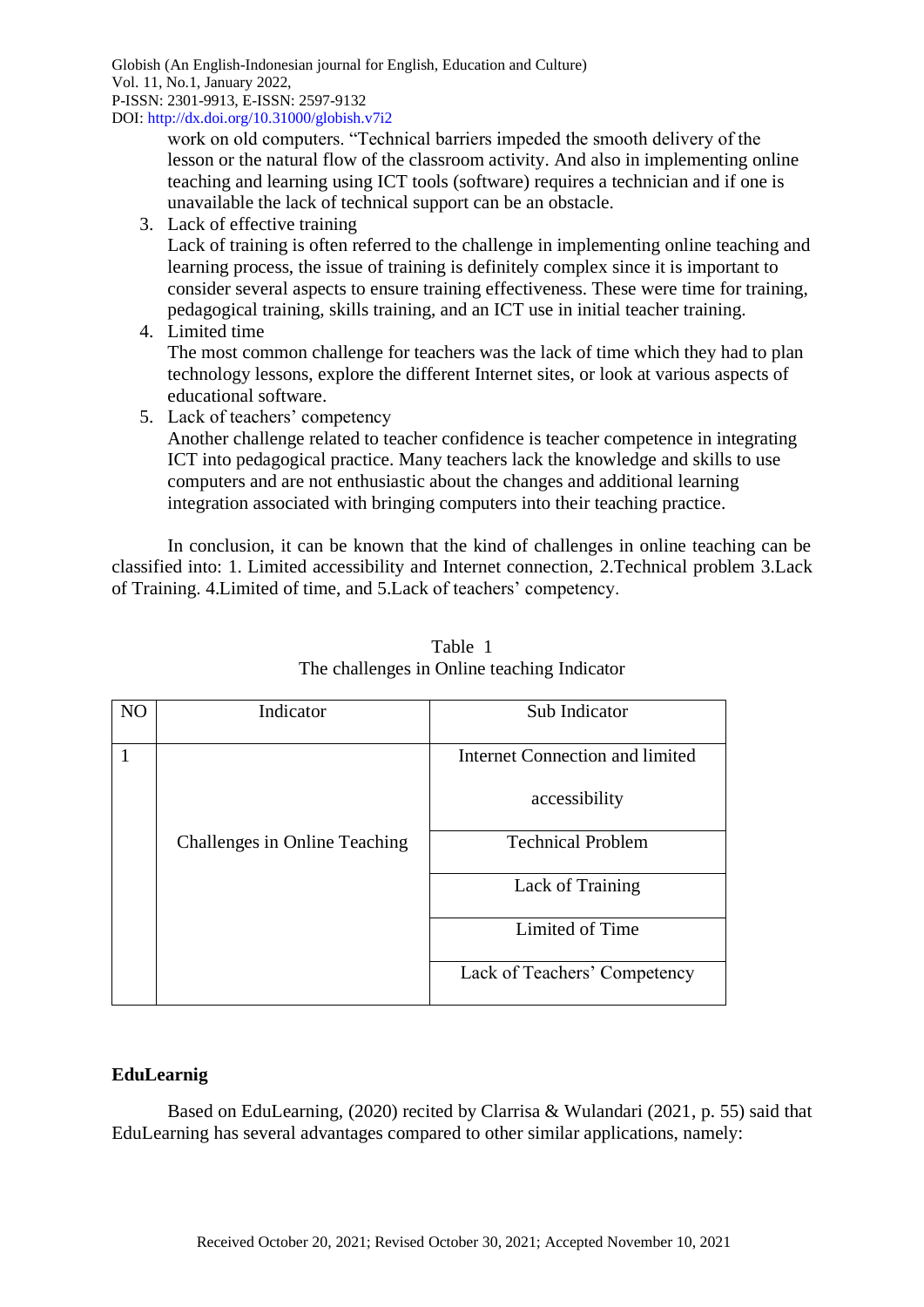- 1) Improving the image of the school, because it can be included with the branding of the school logo
- 2) Customize, menus or facilities can be added according to the wishes and needs of the school
- 3) Log activity of learning activities, there is statistical data containing student activities starting from students entering class, downloading materials, collecting assignments, to being active in discussion forums.

EduLearning is an application system in online or website-based learning that has been developed recently in 2020, and also has some advantages then other application do not, this application can be used by schools and universities to support the implementation of online teaching and learning activities, especially in this pandemic situation that requires online or distance learning.

# **3. Methodology**

In this study, the researcher used a qualitative descriptive method to examine the challenges that faced by English Teachers in online learning by using EduLearning application and how do they deal with the challenges itself (solution).

Sharan B. and Elizabeth (2016) stated Qualitative researchers are interested in understanding how people interpret their experiences, how they construct their worlds, and what meaning they attribute to their experiences. In addition Creswell (2009) stated that qualitative research is a means for exploring and understanding the meaning individuals or groups ascribe to a social or human problem.

In this study, there are three English teachers as participants, the data were taken by using online interview and online questionnaire to each participants with the same questions, the primary data sources were interview and questionnaire along with the secondary data were e-journal and e-book, the interview session, the researcher asked the participants about what challenges they faced during online learning using EduLearning application, and also how do they deal with that (the solutions), and in Questionnaire, the participants were asked about their own personal experience, opinions, thoughts in online teaching and learning. in this study, the technique of analyzing the data used several steps, they are data reduction, data display, and drawing/ conclusions.

## **4. Result and Finding**

In this section, the results and findings are portrayed concerning challenged in teaching English online.

## **Challenges that faced by English Teachers**

• What are the challenges that you face in teaching online English?

From the question above, the participants were asked about the challenges they face during online learning, the first participants answered that the challenges that found were related to the internet connection, media (smartphone), lack and limited of interaction between teachers and students, limited ability of students and teachers in using digital technology, meanwhile the second and the third participants stated that the challenges were mostly found related to the internet connection and media as well.

• Did you encounter any challenges in using EduLearning application for online teaching? What are they?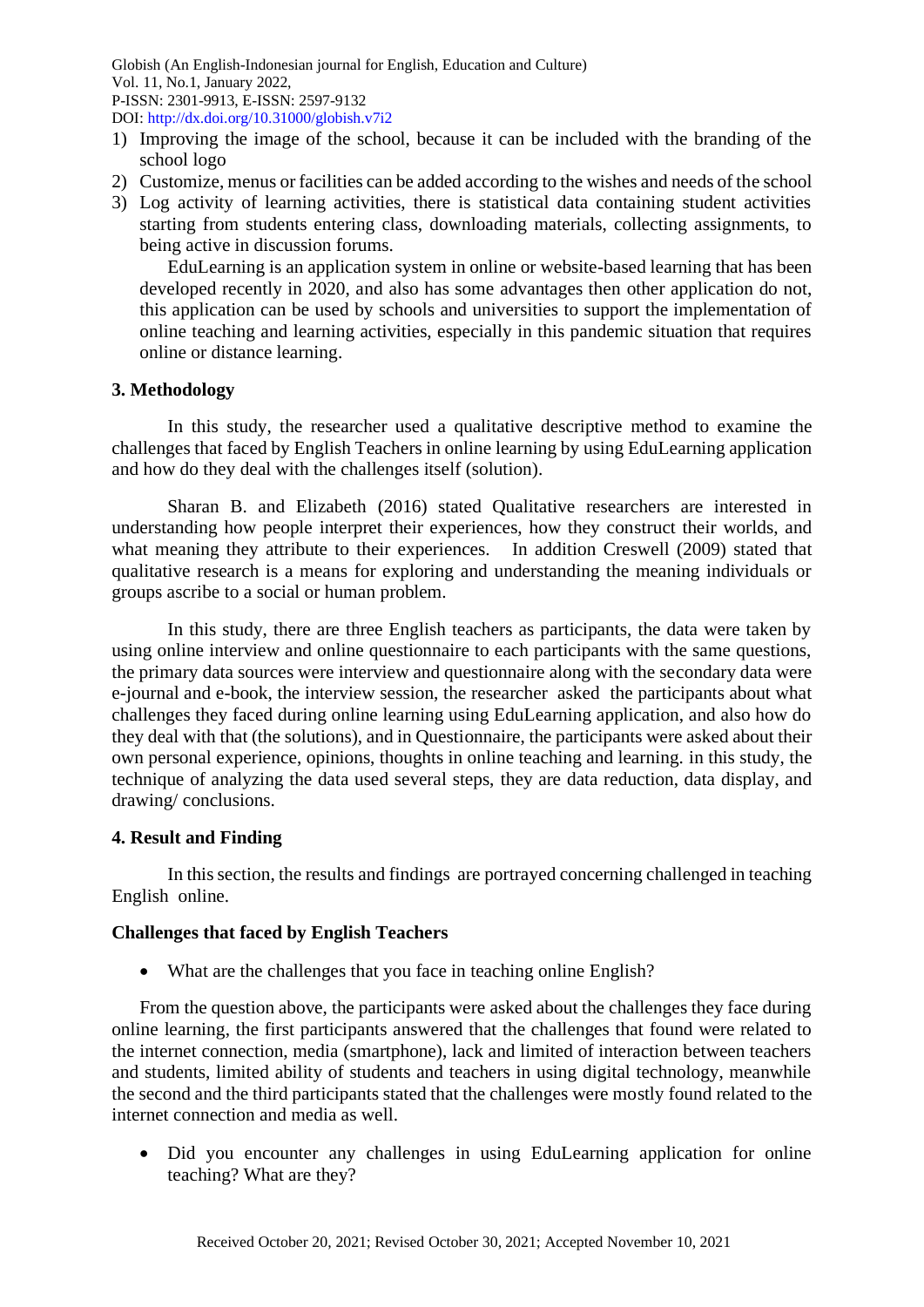From the question above, the participants were asked about their challenges while using EduLearning application, it can be concluded that the participants said that for the first time using the application seemed difficult, but they are used to it, since SMP Muhammadiyah used the same application, such as Google classroom, moreover, since the application is kind of new, sometimes if it used together in the morning, the technical problem appeared, such as the servers and connection often down and failed to connect to internet.

• What is your solution the challenges you have dealt with?

From the question above, the participants were asked about their solution to the challenges they faced before, from the answers of all the participants, it can be concluded that, the solution or the way how to deal with the challenges generally the teachers will tell the students to come over to the school computer laboratory to freely use the computer (media) and internet connection at school, and another solution is by giving a new variation in the online material to the students, so that the students will not get bored easily and also students can be contacted personally to attend the online learning and submit their assignments. And regarding to the application, the shifted to Whatsapp application if there was a problem with EduLearning application.

The researcher will describe it in points, each points has the answer from all participants. The answers of all participants will be described in points, below are some examples of the interview result of the participants, as follows:

| 1.                                                                                                                                                                                                                                                                 | What do you know about online teaching?                                                                                                 |
|--------------------------------------------------------------------------------------------------------------------------------------------------------------------------------------------------------------------------------------------------------------------|-----------------------------------------------------------------------------------------------------------------------------------------|
| a.                                                                                                                                                                                                                                                                 | <b>First Participant:</b>                                                                                                               |
|                                                                                                                                                                                                                                                                    | Online teaching is the process of teaching and learning that use internet media                                                         |
| $\mathbf b$ .                                                                                                                                                                                                                                                      | <b>Second Participant</b>                                                                                                               |
|                                                                                                                                                                                                                                                                    | Online teaching is teaching students virtually by using media, such as, Webinar,<br>Google Meet, EduLearning, Google classroom and etc. |
| $C_{\bullet}$                                                                                                                                                                                                                                                      | Third Participant                                                                                                                       |
|                                                                                                                                                                                                                                                                    | She stated that online teaching is teaching that is done using another media<br>based on internet, and not based on face to face.       |
| Based on the answers above from all participants regarding to the question, it can<br>be concluded that online teaching is the teaching that is done by the teachers by<br>using internet media and online application and it can be done anytime and<br>anywhere. |                                                                                                                                         |

| 2. In your opinion, what are the differences between online teaching and face- |  |
|--------------------------------------------------------------------------------|--|
| to-face / offline teaching?                                                    |  |

a. First Participant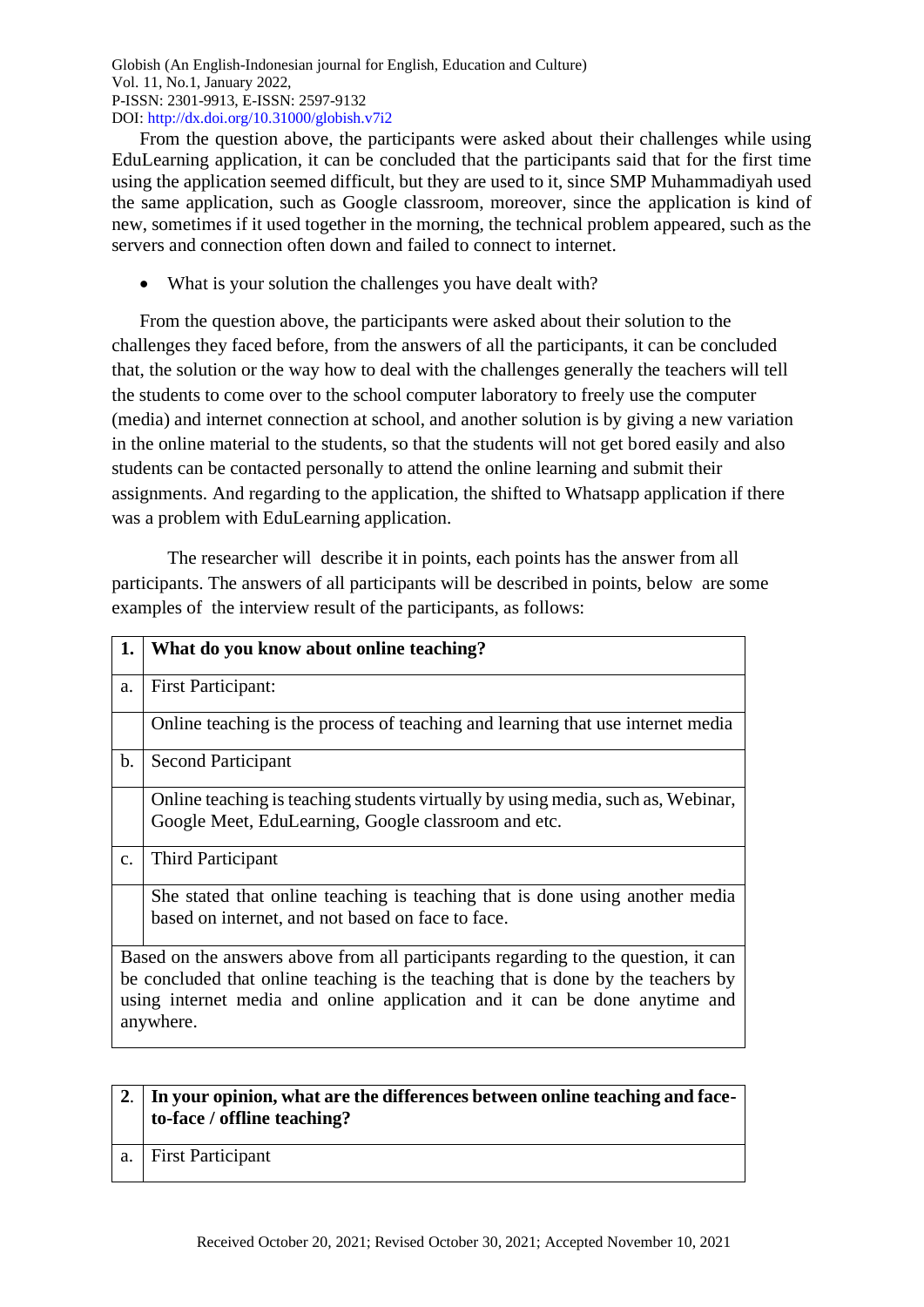She stated that the differences between online teaching and face to face is online teaching is the interaction by using internet media or digital, and face to face teaching is the direct interaction between two people or more at one time and one place.

# b. Second Participant

He said that the differences between online teaching and face to face is the location, the location for online teaching and learning can be done anytime and anywhere, at house and other places, meanwhile face to face is the students must come to the place of learning, such as school, course, and college.

# c. Third Participant

She said that the differences between online teaching and face to face is, in online teaching we can teach anytime and anywhere as long as there is a media, such as internet, smartphone and laptop, but in face to face, the teacher and the students must be in the same place.

Based on the answers above, it can be concluded that the differences between online teaching and face to face is generally based on the different interaction between teachers and students, in online teaching, the interaction is done through internet media, virtually learning, students and teachers don't meet directly, and it can be done anytime anywhere, but in face to face, the students and teachers are in the same place in the real-time, they meet and talk directly.

| 3. | What are the challenges that you face in teaching online English?                                                                                                                                                                                                                                                                                                                                                                                                                                                                                                                                                          |
|----|----------------------------------------------------------------------------------------------------------------------------------------------------------------------------------------------------------------------------------------------------------------------------------------------------------------------------------------------------------------------------------------------------------------------------------------------------------------------------------------------------------------------------------------------------------------------------------------------------------------------------|
| a. | <b>First Participant</b>                                                                                                                                                                                                                                                                                                                                                                                                                                                                                                                                                                                                   |
|    | The challenges are, firstly sometimes the students don't want to do online<br>meeting, secondly the limited of internet quota because of the parents<br>economical state, secondly, the media or smartphone sometimes is used by both<br>parent and students, fourthly, the laziness of students while studying at home<br>since they don't meet with their friends and teachers since there is no direct<br>interaction, fifthly the limited of ability of students and teachers in using digital<br>technology, and the last one is the internet connection sometimes is bad so that<br>hard to understand the material. |
| b. | <b>Second Participant</b>                                                                                                                                                                                                                                                                                                                                                                                                                                                                                                                                                                                                  |
|    | The common challenges in teaching online are on the media or gadget and the<br>internet connection. Sometimes the gadget and internet connection can be a<br>challenge so that the teachers can't give and teach the material maximally as<br>well as students can't learn maximally.                                                                                                                                                                                                                                                                                                                                      |
| c. | <b>Third Participant</b>                                                                                                                                                                                                                                                                                                                                                                                                                                                                                                                                                                                                   |
|    | A lot, since not all students have the proper gadget and not all students have a<br>good internet connection as well.                                                                                                                                                                                                                                                                                                                                                                                                                                                                                                      |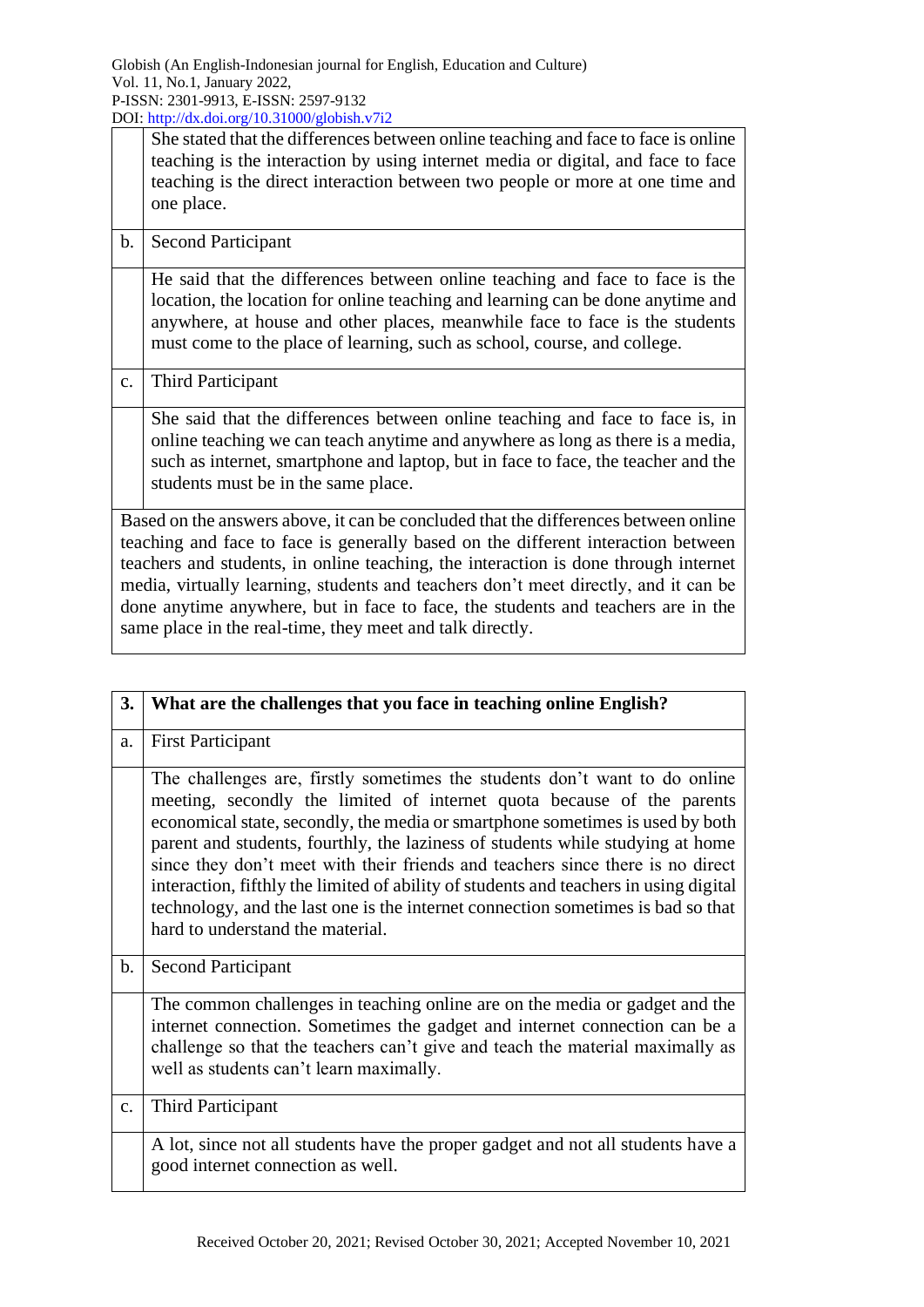Based on the answers above, it can be concluded that the challenges that the participants face in online teaching are generally related to the internet connection and the media itself, such as gadget. As it lines with the statement of Ghavifekr (2016) that stated about the challenges in online teaching and learning, Internet connection is often poor, so the process of teaching and learning is slowed down, and the gadget of the students often be used by parents, the students don't have their own smartphone, And another challenge is related to the lack of interaction and feedback between teachers and students during the teaching and learning process so that students often feel lazy and boring since they don't meet their friends and teachers, and also the limited ability of students and teachers in using digital technology for online teaching and learning.

| 4.             | What is your solution to the challenges that you have dealt with?                                                                                                                                                                                                                                                                                                                                                                                                                                                                                                                                       |
|----------------|---------------------------------------------------------------------------------------------------------------------------------------------------------------------------------------------------------------------------------------------------------------------------------------------------------------------------------------------------------------------------------------------------------------------------------------------------------------------------------------------------------------------------------------------------------------------------------------------------------|
| a.             | <b>First Participant</b>                                                                                                                                                                                                                                                                                                                                                                                                                                                                                                                                                                                |
|                | I will contact my students in personal to tell them to submit their assignments<br>and the second one is I will send the task via Whatsapp group, if there is a<br>difficulty in EduLearning, thirdly, surely the teachers and students will always<br>keep practicing to use digital technology, and the last one is the students will<br>be called and pleased to come over to the school computer laboratory, to use<br>the computer and internet if there is a problem with internet connection and<br>media.                                                                                       |
| $\mathbf b$ .  | <b>Second Participant</b>                                                                                                                                                                                                                                                                                                                                                                                                                                                                                                                                                                               |
|                | He said that the solution is, the students can come over to the school computer<br>laboratory to freely use the computer if the students don't have a gadget and<br>good and stable internet connection, and I will give and teach the material in<br>something new and variation, can use video, Google classroom and etc, so that<br>students will not get bored in learning online.                                                                                                                                                                                                                  |
| $\mathbf{c}$ . | <b>Third Participant</b>                                                                                                                                                                                                                                                                                                                                                                                                                                                                                                                                                                                |
|                | For me usually if it is related to my subject, I will tell my students to come over<br>to the school computer laboratory, because there is an internet connection at<br>school, and for those who don't have gadget, there is a computer to use in lab,<br>so they can learn directly from there, and surely not all students come over,<br>since not all students don't have gadget and internet.                                                                                                                                                                                                      |
|                | Based on the statements above from all participants regarding to the question, it can<br>be concluded that the solution or the way how to deal with the challenges generally<br>the teachers will tell the students to come over to the school computer laboratory to<br>freely use the computer (media) and internet connection at school, and another<br>solution is by giving a new variation in the online material to the students, so that<br>the students will not get bored easily and also students can be contacted personally<br>to attend the online learning and submit their assignments. |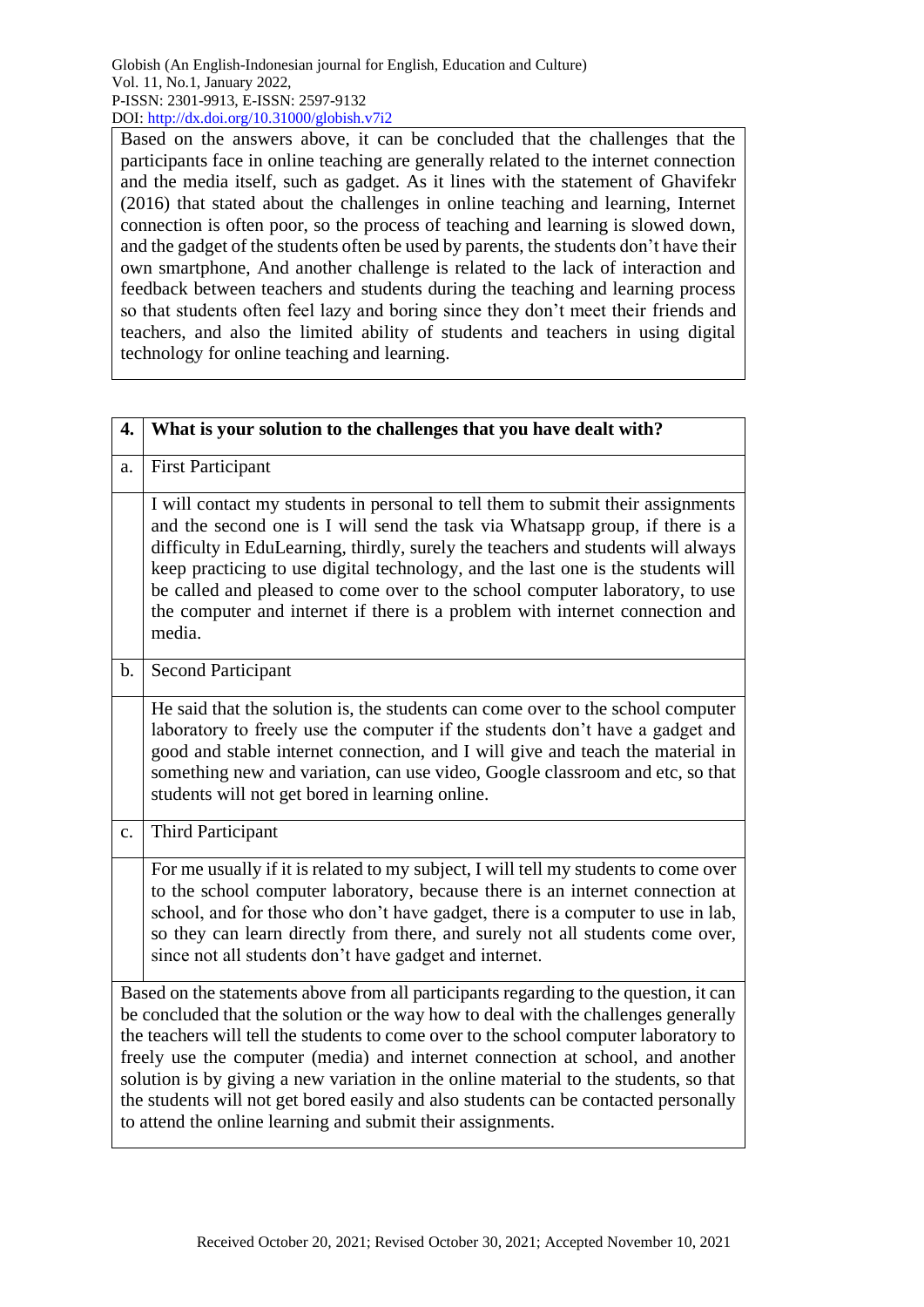| 5.             | Do you think the course design for online teaching are more difficult and                                                                                                                                                                                                                                                                                                                                                                                                                       |
|----------------|-------------------------------------------------------------------------------------------------------------------------------------------------------------------------------------------------------------------------------------------------------------------------------------------------------------------------------------------------------------------------------------------------------------------------------------------------------------------------------------------------|
|                | take up much time to create than offline course design? Why?                                                                                                                                                                                                                                                                                                                                                                                                                                    |
| a.             | <b>First Participant</b>                                                                                                                                                                                                                                                                                                                                                                                                                                                                        |
|                | I personally say yes, because there is a lot of factors can be affected, such as<br>internet connection, internet data and the absence of students in online learning.                                                                                                                                                                                                                                                                                                                          |
| b.             | <b>Second Participant</b>                                                                                                                                                                                                                                                                                                                                                                                                                                                                       |
|                | I personally say it's easy, because there is a lot of application for learning and<br>teaching media, but the problem is we can't teach and give the material<br>maximally since we can't meet and interact directly with our students.                                                                                                                                                                                                                                                         |
| $\mathbf{c}$ . | Third Participant                                                                                                                                                                                                                                                                                                                                                                                                                                                                               |
|                | I personally say it's not, because in online course is more efficient and easier,<br>such as we only create a power point to be given to the students, and I personally<br>understand enough to use the computer and software so it makes me easier                                                                                                                                                                                                                                             |
|                | Based on the statements above from all participants regarding to the question, it can<br>be concluded that the second and third participant said it's easy, since there are lots<br>of application that can be used for the material of online teaching and learning, and<br>also they capable enough to use the computer and software, meanwhile the first<br>participant said yes, she said that lots of factors that affected such as internet<br>connection, data and the students factors. |

| 6.            | In your opinion what are the advantages of online teaching for teachers?                                                                                                                                                                                                                                                                                                                                                                |
|---------------|-----------------------------------------------------------------------------------------------------------------------------------------------------------------------------------------------------------------------------------------------------------------------------------------------------------------------------------------------------------------------------------------------------------------------------------------|
| a.            | <b>First Participant</b>                                                                                                                                                                                                                                                                                                                                                                                                                |
|               | For me the advantages are we can stay at home, we can teach from home, we<br>can accompany our children at home during the pandemic time.                                                                                                                                                                                                                                                                                               |
| $\mathbf b$ . | <b>Second Participant</b>                                                                                                                                                                                                                                                                                                                                                                                                               |
|               | For me, surely we can improve our skills in using online application that during<br>offline learning we never use it at all, so we can get a new knowledge and skill<br>during this pandemic time.                                                                                                                                                                                                                                      |
| c.            | Third Participant                                                                                                                                                                                                                                                                                                                                                                                                                       |
|               | Personally, maybe the short time of the process in online learning, such as in<br>explaining the material, giving the material, so we can choose the right and the<br>proper words and the summary in the teaching and learning process.                                                                                                                                                                                                |
|               | Based on the statements above from all participants regarding to the question, it can<br>be concluded that the advantages of online teaching for the teachers are, related to<br>the location and place, teachers can teach anytime and anywhere, such as at home,<br>and also they can improve their skills in using online application that they have<br>never used it before, they can get the new knowledge and skill to use online |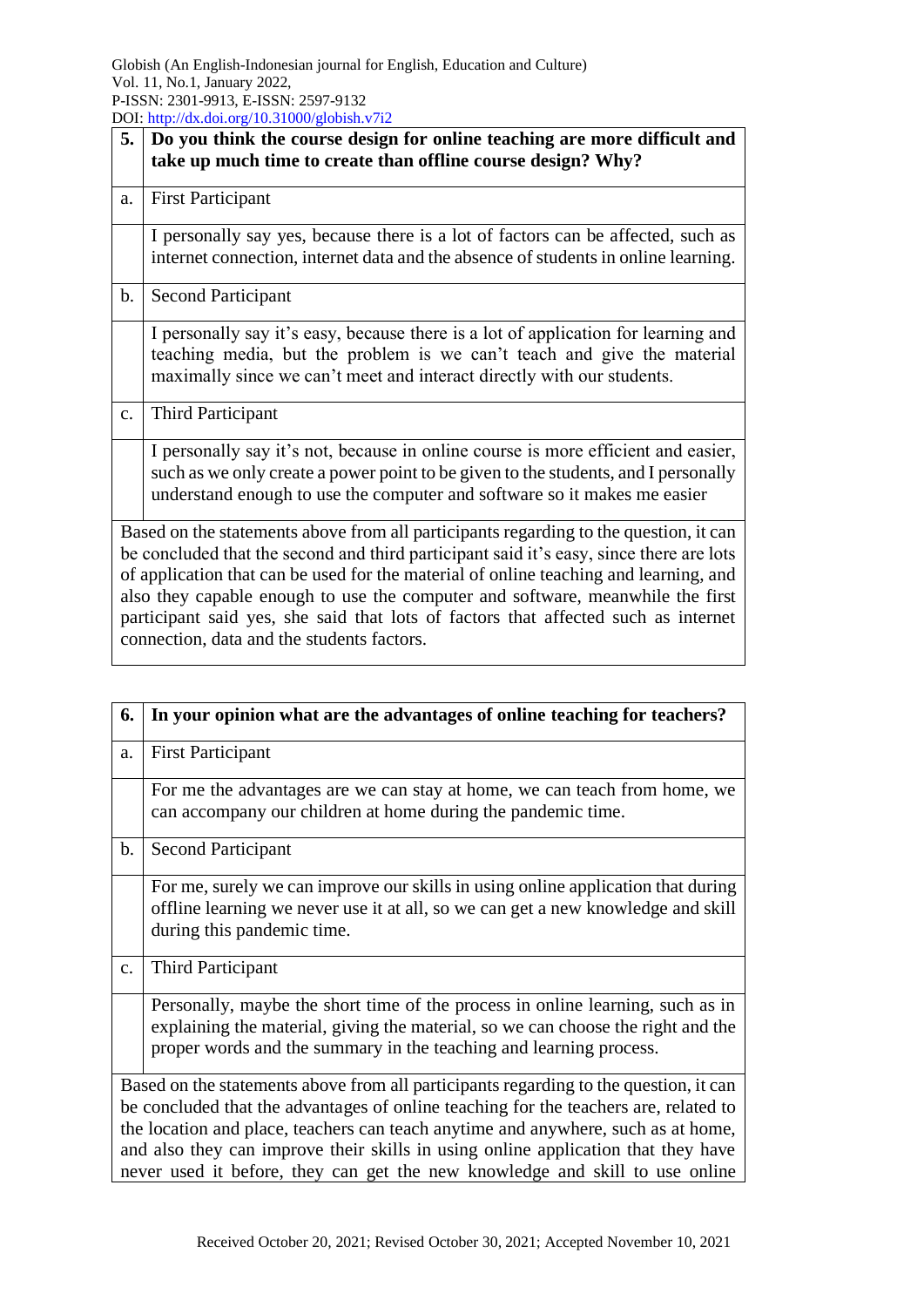application and software, and also the efficiency of time as well as the course management, so that the teachers can teach efficiently and carefully

| 7.            | In your opinion, what are the disadvantages of online teaching for<br>teachers?                                                                                                                                                                                                                                                                                                                                                                                                                                                                                                                                                            |  |
|---------------|--------------------------------------------------------------------------------------------------------------------------------------------------------------------------------------------------------------------------------------------------------------------------------------------------------------------------------------------------------------------------------------------------------------------------------------------------------------------------------------------------------------------------------------------------------------------------------------------------------------------------------------------|--|
| a.            | <b>First Participant</b>                                                                                                                                                                                                                                                                                                                                                                                                                                                                                                                                                                                                                   |  |
|               | The teachers need to create a video for learning, and the interaction to the<br>students is very limited, then the lack of supervision to the students while doing<br>online learning.                                                                                                                                                                                                                                                                                                                                                                                                                                                     |  |
| $\mathbf b$ . | <b>Second Participant</b>                                                                                                                                                                                                                                                                                                                                                                                                                                                                                                                                                                                                                  |  |
|               | The teachers need to create a video for learning, and the interaction to the<br>students is very limited, then the lack of supervision to the students while doing<br>online learning.                                                                                                                                                                                                                                                                                                                                                                                                                                                     |  |
| c.            | <b>Third Participant</b>                                                                                                                                                                                                                                                                                                                                                                                                                                                                                                                                                                                                                   |  |
|               | Personally, when there is a test or the examination, the teachers need much time<br>to check one by one before we give it back to the students.                                                                                                                                                                                                                                                                                                                                                                                                                                                                                            |  |
|               | Based on the statements above from all participants regarding to the question, it can<br>be concluded that there are several disadvantages of online teaching for teachers<br>namely, teachers must to make or create a video for online learning and also the<br>lack of interaction between students and teachers, and the internet connection takes<br>a part as well as the disadvantages of online teaching, the poor internet connection<br>can be a significant disadvantages for both teachers and students, and when it comes<br>to the test or exam, the teachers need time to check one by one before given to the<br>students. |  |

| 8. | In your opinion, what are the advantages of online teaching for students?                                                                                                                                              |
|----|------------------------------------------------------------------------------------------------------------------------------------------------------------------------------------------------------------------------|
| a. | <b>First Participant</b>                                                                                                                                                                                               |
|    | Don't need to go to school, just learn at home by using internet media, so it can<br>be more efficient.                                                                                                                |
| b. | <b>Second Participant</b>                                                                                                                                                                                              |
|    | The students can learn and study independently through internet, and students<br>are taught to use technology and information by online learning, in order they<br>can use the online application for online learning. |
| c. | Third Participant                                                                                                                                                                                                      |
|    | In my opinion, they can get the short period of time in online learning, so they<br>should be having much free time to learn the material at home.                                                                     |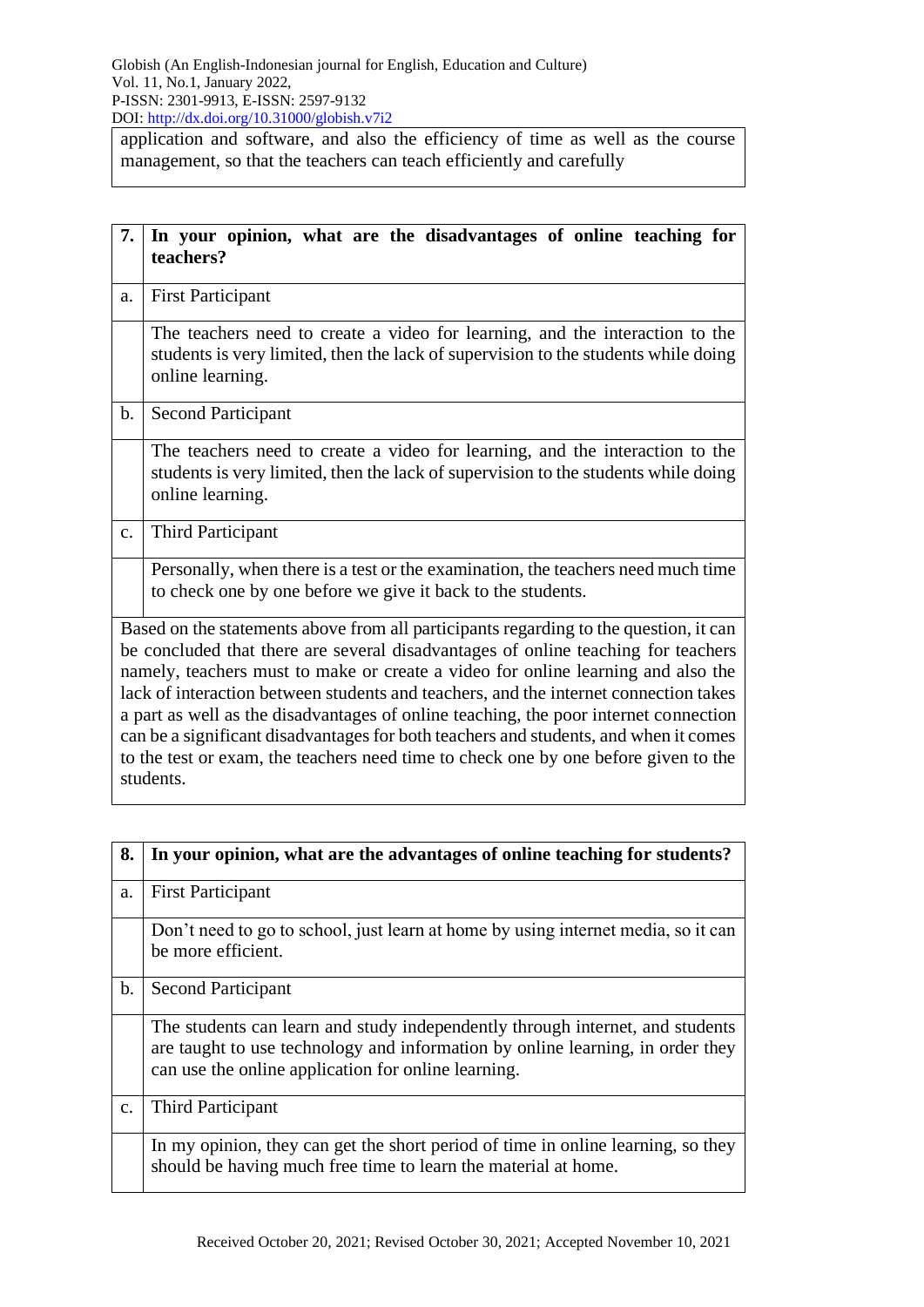Based on the statements above from all participants regarding to the question, it can be concluded that there also lots of advantages of online teaching for students, namely the flexibility of time, they don't need to come over to school to study, it can be more efficient, and also the students can work and study independently as well as they can learn to use technology and information in online learning, and they got enough free time at home to learn the material.

| 9.            | In your opinion, what are the disadvantages of online teaching for<br>students?                                                                                                                                                                                                                          |
|---------------|----------------------------------------------------------------------------------------------------------------------------------------------------------------------------------------------------------------------------------------------------------------------------------------------------------|
| a.            | <b>First Participant</b>                                                                                                                                                                                                                                                                                 |
|               | The lack of interaction between students to students, students to teachers, and<br>also the student's problem in internet connection in learning online                                                                                                                                                  |
| b.            | <b>Second Participant</b>                                                                                                                                                                                                                                                                                |
|               | In my opinion, the lack of interaction and supervision between students and<br>teachers in the process of online teaching and learning, and teachers can't<br>supervise and interact directly because it is online learning, there is a distance<br>between teachers and students.                       |
| $C_{\bullet}$ | <b>Third Participant</b>                                                                                                                                                                                                                                                                                 |
|               | In my opinion, the interaction and feedback between students and teachers is<br>very limited, so that the students did not get the explanation well.                                                                                                                                                     |
|               | Based on the statements above from all participants regarding to the question, it can<br>be concluded that the disadvantages of online teaching for students mostly related<br>to the lack or the limited of interaction and feedback between students to teachers,<br>the communication didn't go well. |

| <b>10.</b>     | What do you know about challenges?                                                                                                       |
|----------------|------------------------------------------------------------------------------------------------------------------------------------------|
| a.             | <b>First Participant</b>                                                                                                                 |
|                | In my opinion, challenge is a thing or an activity that has an aim that can<br>improve the ability.                                      |
| $\mathbf b$ .  | <b>Second Participant</b>                                                                                                                |
|                | I personally challenge is coming from the outside, to measure our ability as an<br>educator, and how far we can overcome that challenge. |
| $\mathbf{C}$ . | Third Participant                                                                                                                        |
|                | I personally think challenge is something that makes us feel to be more<br>courageous to do something and to solve a problem.            |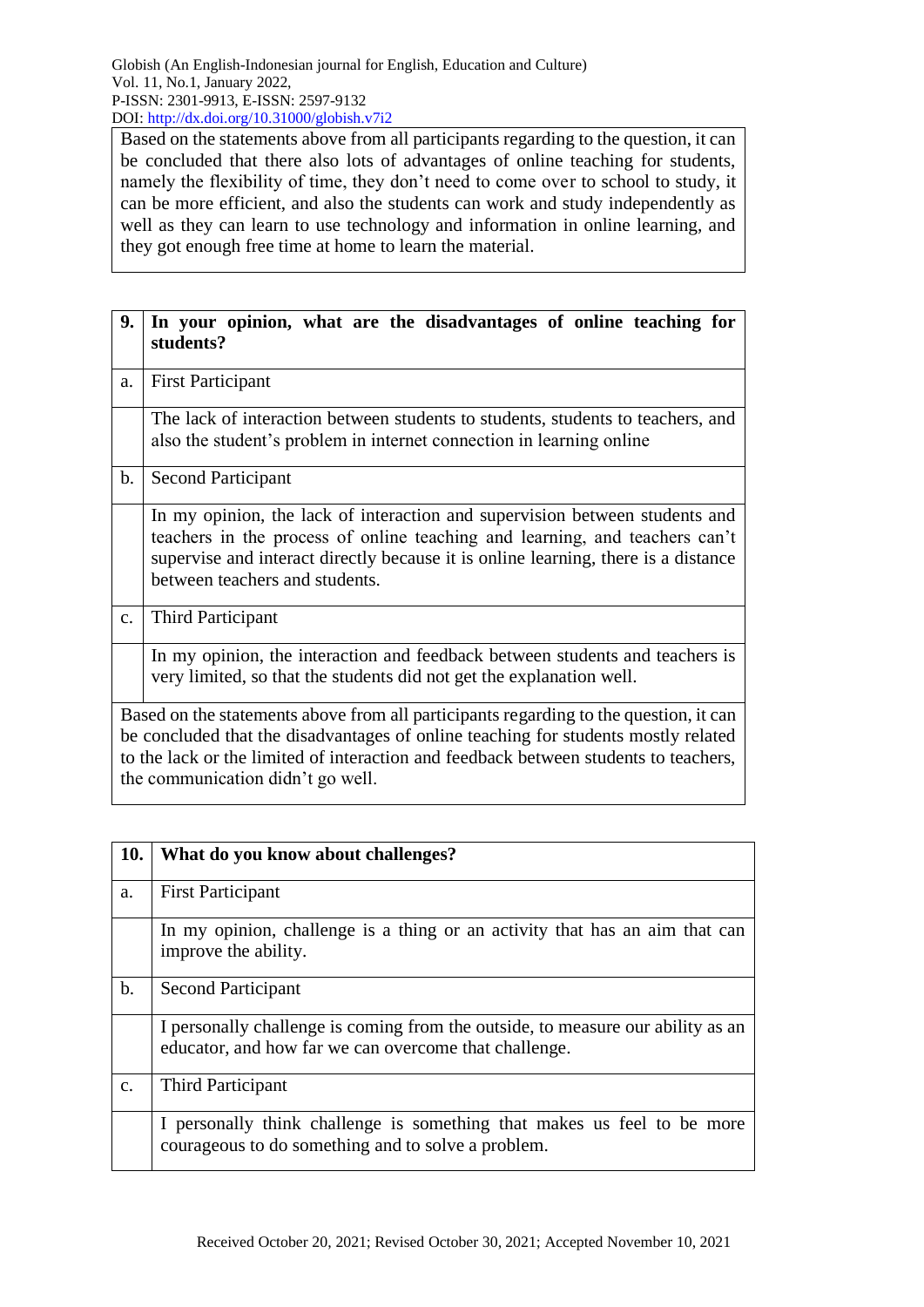Based on the statements above from all participants regarding to the question, it can be concluded that each of the participant answered with the different opinions and perception, in short, the challenge is something that makes us to feel more difficult and challenged to do something, make a progress and to achieve goals.

## **5. Discussion**

The teachers have very important role during the process of teaching and learning, where the teacher must be able to coordinate and lead the course of learning. During this pandemic, surely teachers have their own challenges. Teachers must carry out dual role, namely as a coach and guider during the online learning. Based on the results of interviews, the challenges faced by teachers are as follows:

## 1. Internet Connection.

The internet connection is one of the challenges that often be encountered and happened during the online learning, since the requirement to do online learning needs a good and stable internet connection, the poor internet connection can hamper the process of online teaching and learning, resulted to the delay of the sound, video streaming, and the disruption of the process of conveying the material, surely it can slow down the online learning process. based on the data Simin Ghavifekr, et.al (2016 ) that stated about the challenges of online teaching and learning, one of them are related to the internet connection.

## 2. Media

Media also considered as the significant challenge in online teaching, since the media, such as gadget or smartphone as a tool for doing online learning, if the media is not compatible, poor quality of hardware (gadget) it can surely slow down the process of online teaching and learning, for instance the poor quality of gadget, low memory capacity or low RAM, when it used to download or run certain online application, it may not or cannot work properly. It's based on the statement of Suhery, et.al (2020) that mentioned related to the media considered as a challenge in implementing online learning.

3. Lack of Interaction between students and teachers.

Lack of interaction also considered as a challenge for doing online teaching and learning, since the online learning is done virtually, students don't meet their friends directly, no direct communication between students and their classmates and between teachers and students as well, it also can affect the students too, such as the students often get bored, don't want to attend online learning and lazy, the teachers communication to students is very limited. It lines with the statement of Simin Ghavifekr, et.al (2016) and Suhery, et.al (2020) [6,7] that mentioned about one of the challenges of online learning is limited of interaction.

4. Limited of ability of teachers and students.

Limited ability came from teachers and students, it means when doing online learning and teaching, both must know how to use the online application, it also related to the teachers skills and knowledge in online teaching especially for using online application. According to the statement of Simin Ghavifekr, et.al (2016) that mentioned regarding to the challenges of online teaching and learning, namely the limited of ability from teachers and students.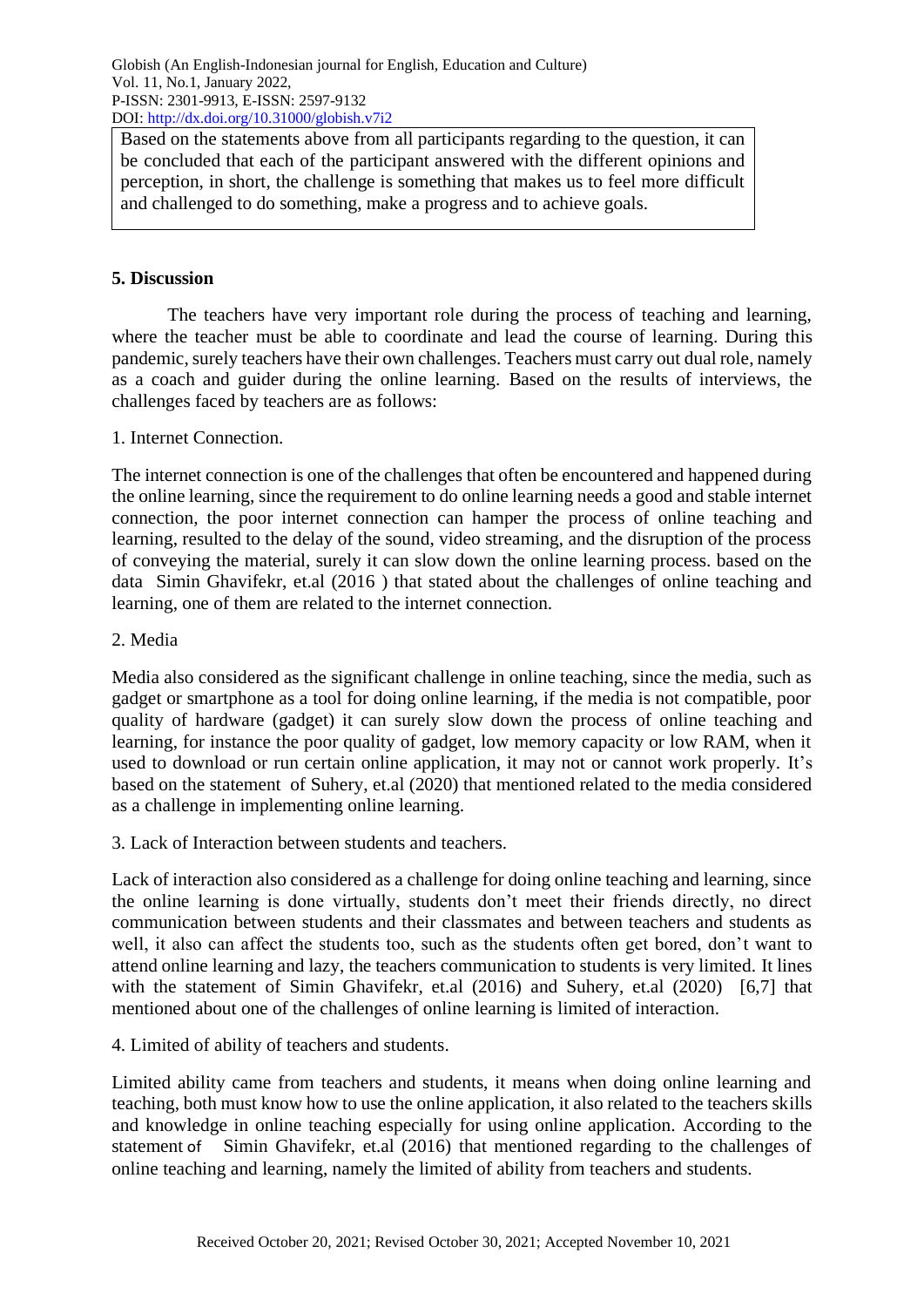It also considered as a challenge in online teaching and learning, since online learning use application, sometimes the application encountered some problems, such as the server is down, failed to load and connect to internet, it also related to the usage of EduLearning application, since the application is kind of new, and many schools or institutions have started to use the app, sometimes the server is down, cant load and connect to the application itself. As it lines with the statement of Simin Ghavifekr, et.al (2016) that said related to the challenges in online teaching and learning, namely technical problem.

And for the solution of the participants that was stated above, from that we know the solutions of theirs, as follows:

- 1) They will tell the students to come over to the school computer laboratory, since the school has provided the computers and internet connection to those students who don't have a smartphone and good internet connection, surely they can use the computer freely as long as for online learning.
- 2) The participants will do a variation in online teaching, so that students will not get bored in learning online. Since the online learning has no direct interaction, the interactive learning is needed to attract the students.
- 3) The shifting application from EduLearning to Whatsapp application, in this case, if there is a problem with EduLearning application, teachers will tell the students to submit the assignments via Whatsapp, or to continue the process of learning in Whatsapp group.
- 4) The needed to undergo a training and keeps practicing, training is definitely a must, since the online learning use the application, so that in this case, the participants always keeps practicing and training in using digital and technology, and also asking the colleagues if they find the difficulties in using the app.

#### **5. Conclusion**

After describing and analyzing the data result and discussion, the researcher has drawn the conclusions, namely, the first challenges mostly came from internet connection and the second one was media or the smartphone itself, the third one came from the lack of interaction between students and teachers and the fourth was the limited ability of teachers and students, and the last one is related to the technical problem, and for the solution, the first one is the school and the teachers will tell the students to come over to the school computer laboratory to freely use internet and computer, the second one is, teacher will do a variation in online teaching, so the students will not get bored, thirdly is the shifting application from EduLearning to Whatsapp application, in this case, if there is a problem with EduLearning application, teachers will tell the students to submit the assignments via Whatsapp, or to continue the process of learning in Whatsapp group, the last one was the needed to undergo a training and keeps practicing, the participants always keeps practicing and training in using digital and technology, and also asking the colleagues if they find the difficulties in using the app.

Doing online teaching is not that easy, the sudden shift of teaching method from offline to online resulted to much of confusion and challenges that faced by both sides, teachers and students, so that the support from the government and also from the family of students will greatly affect to the process of online teaching and learning. Parents need to supervise and watch over their children while studying at home, since teachers can't watch over their students directly from school.